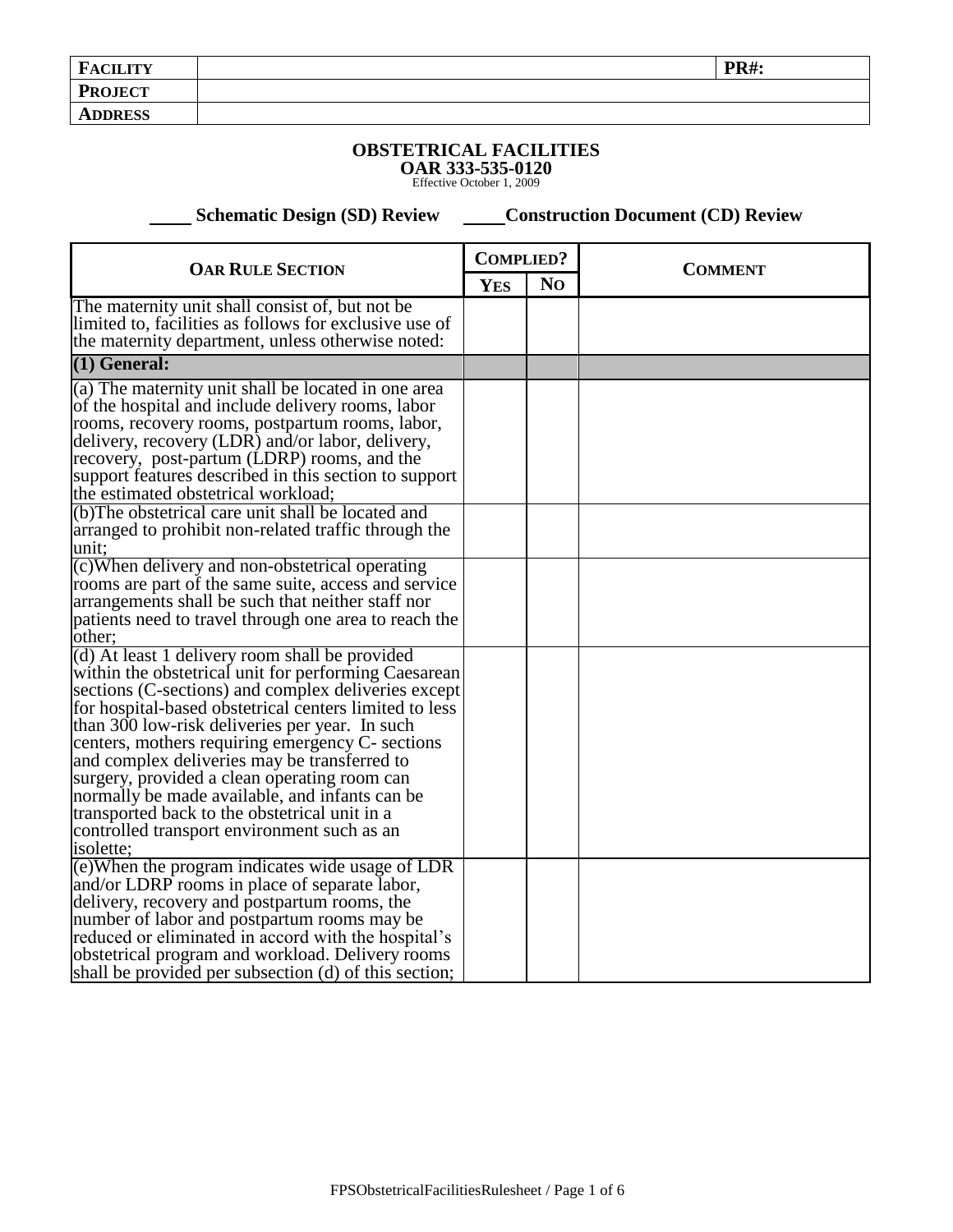| <b>OAR RULE SECTION</b>                                                                                                                                                                                                                                                                                                                                                                                                                                                                                                                                                                                                                                                                                                                                              | <b>COMPLIED?</b> |                | <b>COMMENT</b> |  |
|----------------------------------------------------------------------------------------------------------------------------------------------------------------------------------------------------------------------------------------------------------------------------------------------------------------------------------------------------------------------------------------------------------------------------------------------------------------------------------------------------------------------------------------------------------------------------------------------------------------------------------------------------------------------------------------------------------------------------------------------------------------------|------------------|----------------|----------------|--|
|                                                                                                                                                                                                                                                                                                                                                                                                                                                                                                                                                                                                                                                                                                                                                                      | <b>YES</b>       | N <sub>O</sub> |                |  |
| (f) Service areas may be arranged to serve LDR<br>rooms, LDRP rooms and delivery rooms. However,<br>gowning facilities, clean supply, soiled utility<br>rooms, and an esthesia facilities must be arranged to<br>conveniently serve delivery rooms used for C-<br>sections and allow for a sterile operating suite<br>environment. When such support areas are not<br>immediately adjacent, the program and infection<br>control policy must be submitted for Department of<br>Human Services, Public Health Division approval<br>and shall account for such arrangement.<br>$(2)$ The following patient care facilities shall be<br>provided in accord with section $(1)$ of this rule for<br>exclusive use of the maternity department, unless<br>otherwise noted: |                  |                |                |  |
| (a) Postpartum patient rooms must meet the same<br>rules as medical and surgical patient rooms under<br>OAR 333-535-0025(1);                                                                                                                                                                                                                                                                                                                                                                                                                                                                                                                                                                                                                                         |                  |                |                |  |
| (b) Each delivery room shall have a minimum clear<br>area of 300 square feet exclusive of fixed cabinets<br>and built-in shelves and shall be not less than 16<br>feet wide. Delivery rooms that are routinely used<br>for C-sections shall have not less than 360 square<br>feet of clear area. An emergency communications<br>system that can be activated without use of hands<br>shall be connected with the obstetrical suite control<br>station. Resuscitation facilities (electrical outlets,<br>oxygen, suction, and compressed air) shall be<br>provided for newborn infants within each delivery<br>room in addition to the facilities required for the<br>mother;                                                                                         |                  |                |                |  |
| $(c)$ LDR, and LDRP rooms, when provided, shall<br>be entered from a corridor within the maternity<br>department where public access is under direct<br>control of maternity staff and include the following<br>features:                                                                                                                                                                                                                                                                                                                                                                                                                                                                                                                                            |                  |                |                |  |
| $\overline{(A)}$ Each room shall be for single occupancy and<br>provide for a minimum of 5 feet of clear space at<br>the sides and foot of the bed during delivery<br>procedures. Additional space shall be provided for<br>relatives and significant others, a chair for mothers<br>who are breast-feeding, and an infant cribbette.                                                                                                                                                                                                                                                                                                                                                                                                                                |                  |                |                |  |
| (B) Mechanical and electrical services for LDR and<br>LDRP rooms shall meet applicable requirements<br>stated in OAR 333-535-0300 and 333-535-0310;<br>and                                                                                                                                                                                                                                                                                                                                                                                                                                                                                                                                                                                                           |                  |                |                |  |
| (C) Each room shall contain or be closely served by<br>each of the following:                                                                                                                                                                                                                                                                                                                                                                                                                                                                                                                                                                                                                                                                                        |                  |                |                |  |
| (i) Enclosed storage cabinets or space for a covered<br>cart for supplies used in normal spontaneous<br>vaginal delivery and the immediate care of a normal<br>newborn, unless the program indicates centralized<br>storage and distribution from a nearby clean supply<br>room;                                                                                                                                                                                                                                                                                                                                                                                                                                                                                     |                  |                |                |  |
| (ii) Storage space for equipment utilized in medical<br>emergencies for mother and infant;<br>(iii) A hand-washing station or scrub sink equipped                                                                                                                                                                                                                                                                                                                                                                                                                                                                                                                                                                                                                    |                  |                |                |  |
| with wrist blade fitting or equivalent fitting<br>allowing operation without use of the hands;                                                                                                                                                                                                                                                                                                                                                                                                                                                                                                                                                                                                                                                                       |                  |                |                |  |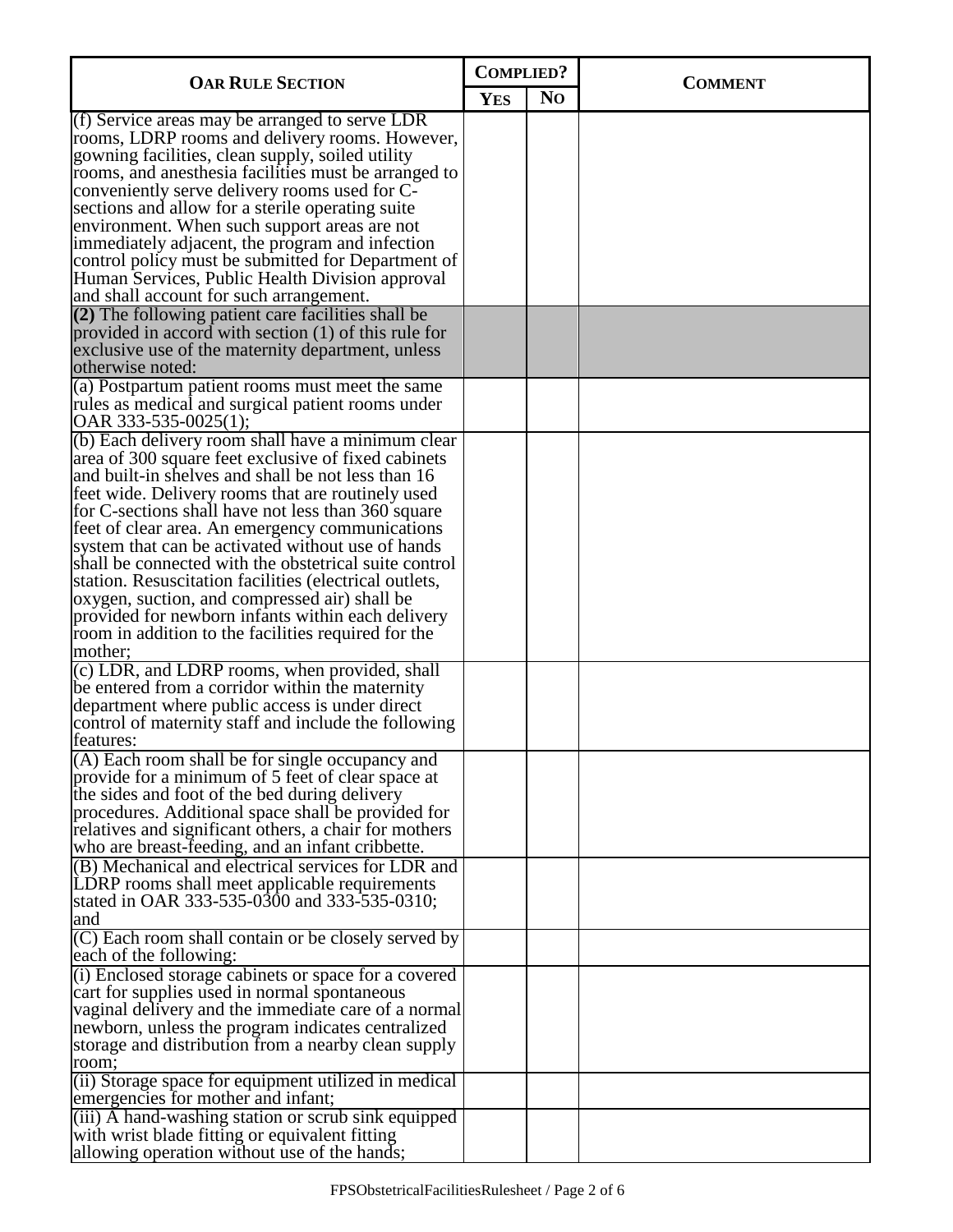| <b>OAR RULE SECTION</b>                                                                                 |            | <b>COMPLIED?</b> |                |
|---------------------------------------------------------------------------------------------------------|------------|------------------|----------------|
|                                                                                                         | <b>YES</b> | N <sub>O</sub>   | <b>COMMENT</b> |
| (iv) Toilet facility and shower;                                                                        |            |                  |                |
| $(v)$ A window is required in each patient room as                                                      |            |                  |                |
| noted in OAR 333-535-0025;                                                                              |            |                  |                |
| (vi) Storage space for clothing, toilet articles, and<br>other personal belongings of the patient;      |            |                  |                |
| (vii) An electrically operated nurses' calling system                                                   |            |                  |                |
| as specified under electrical requirements of this                                                      |            |                  |                |
| division; and                                                                                           |            |                  |                |
| (viii) Examination lighting shall be provided but                                                       |            |                  |                |
| may be built-in or portable.                                                                            |            |                  |                |
| (d) Labor Rooms. When provided, these rooms<br>shall be single-bed or 2-bed rooms with a minimum        |            |                  |                |
| clear area of 100 square feet per bed. In facilities                                                    |            |                  |                |
| having only 1 delivery room, 2 or more labor rooms                                                      |            |                  |                |
| or LDRP rooms shall also be provided. When 2                                                            |            |                  |                |
| labor rooms only are utilized in connection with a                                                      |            |                  |                |
| single delivery room, 1 labor room shall be large                                                       |            |                  |                |
| enough to function as an emergency delivery room<br>with a minimum of 160 square feet and have at       |            |                  |                |
| least 2 oxygen and 2 suction outlets. Each labor                                                        |            |                  |                |
| room shall contain a hand-washing station and shall                                                     |            |                  |                |
| have direct access to toilet room. One toilet room                                                      |            |                  |                |
| may serve 2 labor rooms. Labor rooms shall be                                                           |            |                  |                |
| closely served by facilities for medication, charting,                                                  |            |                  |                |
| and storage for supplies and equipment. At least 1<br>shower for use of labor room patients shall be    |            |                  |                |
| provided. A water closet shall be accessible to                                                         |            |                  |                |
| shower facility. Windows, if provided, shall be                                                         |            |                  |                |
| located, draped or otherwise arranged, to preserve                                                      |            |                  |                |
| patient privacy from observation from outside.                                                          |            |                  |                |
| (e) Recovery Room. It shall contain not less than $2$                                                   |            |                  |                |
| beds, charting facilities located to permit staff to<br>have visual control of all beds, facilities for |            |                  |                |
| medicine dispensing, hand-washing stations at a                                                         |            |                  |                |
| rate of 1 per 4 beds or a minimum of 1, clinical sink                                                   |            |                  |                |
| with bedpan flushing device, and storage for                                                            |            |                  |                |
| supplies and equipment. The recovery room may be                                                        |            |                  |                |
| omitted in hospitals with fewer than 300 annual                                                         |            |                  |                |
| births.<br>(3) Service Areas.                                                                           |            |                  |                |
| Individual rooms shall be provided as indicated in                                                      |            |                  |                |
| the following standards. Otherwise, alcoves or                                                          |            |                  |                |
| other open spaces that do not interfere with traffic                                                    |            |                  |                |
| may be used. Services, except the father's waiting                                                      |            |                  |                |
| room mentioned in subsection (c) of this section,                                                       |            |                  |                |
| soiled workroom in subsection (g) of this section,                                                      |            |                  |                |
| and the house keeping closet in subsection (p) of<br>this section, may be shared with the surgical      |            |                  |                |
| facilities if the Functional Program reflects this                                                      |            |                  |                |
| concept. Where shared, areas shall be arranged to                                                       |            |                  |                |
| avoid direct traffic between the delivery and                                                           |            |                  |                |
| operating rooms. The following services shall be                                                        |            |                  |                |
| provided:                                                                                               |            |                  |                |
| (a) Control station located to permit visual                                                            |            |                  |                |
| surveillance of all traffic that enters the obstetrical                                                 |            |                  |                |
| suite;                                                                                                  |            |                  |                |
| (b) Supervisor's office or station;                                                                     |            |                  |                |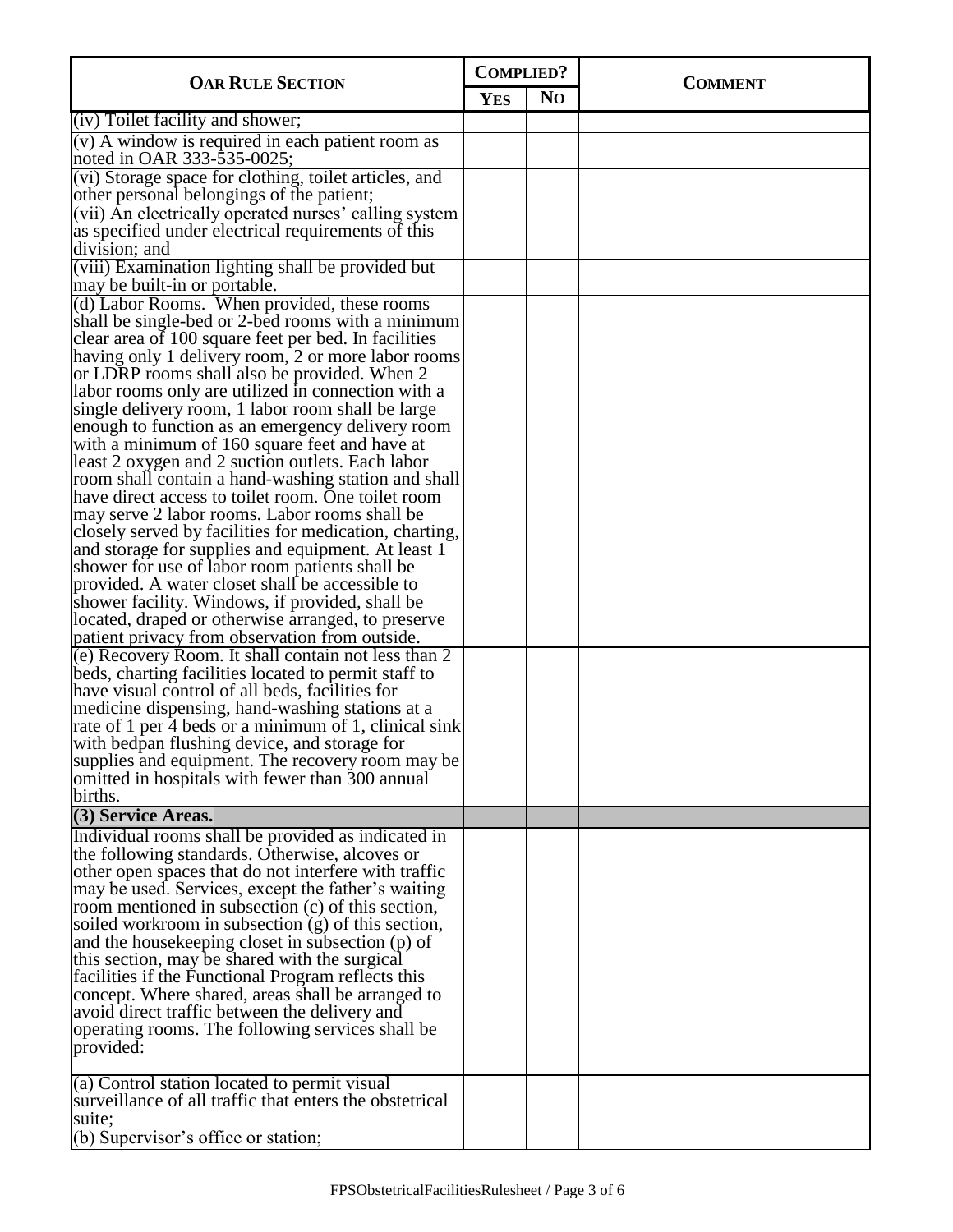| <b>COMPLIED?</b><br><b>OAR RULE SECTION</b>                                                                                                                                                                                                                                                                                                                                                                                                                                                                                                                                                                                      |            | <b>COMMENT</b> |  |
|----------------------------------------------------------------------------------------------------------------------------------------------------------------------------------------------------------------------------------------------------------------------------------------------------------------------------------------------------------------------------------------------------------------------------------------------------------------------------------------------------------------------------------------------------------------------------------------------------------------------------------|------------|----------------|--|
|                                                                                                                                                                                                                                                                                                                                                                                                                                                                                                                                                                                                                                  | <b>YES</b> | N <sub>O</sub> |  |
| (c) Fathers waiting room located convenient to the<br>labor room area with provisions for personal<br>communication between fathers and staff. Toilets,<br>telephones, and drinking fountains shall be<br>convenient to the waiting room. In hospitals with<br>less than 300 deliveries per year, a separate fathers'<br>waiting room is not required when a general<br>purpose waiting area can be made available;                                                                                                                                                                                                              |            |                |  |
| (d) Sterilizing facility(ies) with high speed<br>autoclave(s) conveniently located to serve all<br>delivery rooms. When a written program indicates<br>that adequate provisions have been made for<br>replacement of sterile instruments during a<br>delivery, sterilizing facilities in the obstetrical suite<br>will not be required;                                                                                                                                                                                                                                                                                          |            |                |  |
| (e) Drug distribution station. Provision shall be<br>made for storage, preparation, and dispensing of<br>medication;                                                                                                                                                                                                                                                                                                                                                                                                                                                                                                             |            |                |  |
| (f) Scrub facilities. Two scrub stations shall be<br>provided near the entrance to each delivery room;<br>however, 2 scrub stations may serve 2 delivery<br>rooms if the scrub stations are located adjacent to<br>the entrance of each delivery room. Scrub facilities<br>shall be arranged to minimize any incidental<br>splatter on nearby personnel or supply carts;                                                                                                                                                                                                                                                         |            |                |  |
| $(g)$ An enclosed soiled utility room for the<br>exclusive use of the obstetrical suite staff or a<br>soiled holding room that is part of a system for the<br>collection and disposal of soiled materials. The<br>soiled utility room shall contain a clinical sink or<br>equivalent flushing type fixture, work counter, a<br>hand- washing station, waste receptacle, and linen<br>receptacle. If a soiled holding room is used, the<br>hand-washing station and work counter may be<br>omitted. Soiled utility and/or holding areas shall not<br>have a direct connection with delivery rooms or<br>other sterile activities; |            |                |  |
| (h) Fluid waste disposal facilities shall be provided<br>in a location convenient to but not connected with,<br>the delivery rooms. (The clinical sink or equivalent<br>equipment in a soiled utility room or soiled holding<br>room would meet this standard.) See OAR<br>333-535-0260(5) for sanitary references;                                                                                                                                                                                                                                                                                                              |            |                |  |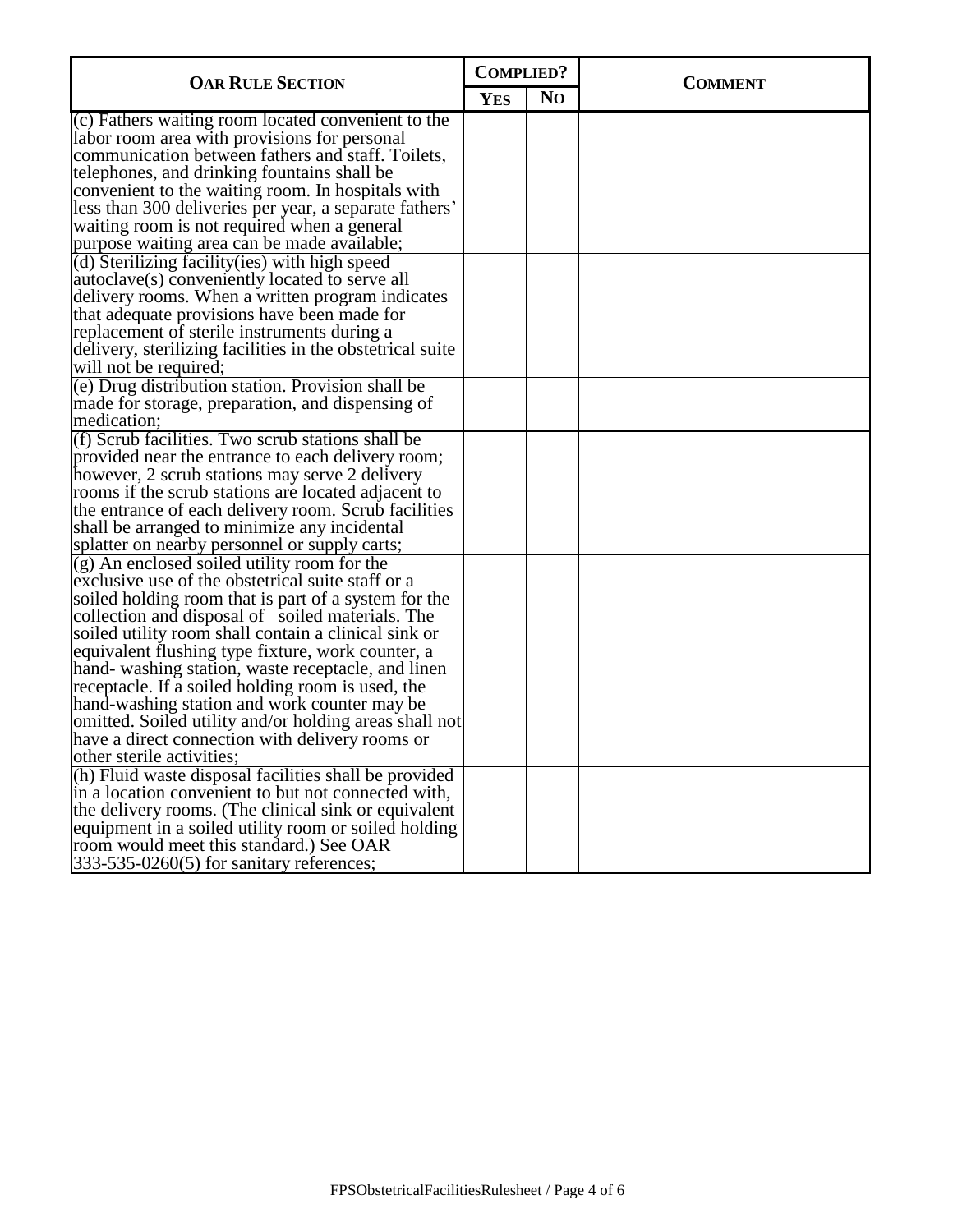| <b>OAR RULE SECTION</b>                                                                                                                                                                                                                                                                                                                                                                                                                                                                                                                                                                                                                                                                                                                                                                                                                                                                                                              | <b>COMPLIED?</b> |                | <b>COMMENT</b> |
|--------------------------------------------------------------------------------------------------------------------------------------------------------------------------------------------------------------------------------------------------------------------------------------------------------------------------------------------------------------------------------------------------------------------------------------------------------------------------------------------------------------------------------------------------------------------------------------------------------------------------------------------------------------------------------------------------------------------------------------------------------------------------------------------------------------------------------------------------------------------------------------------------------------------------------------|------------------|----------------|----------------|
|                                                                                                                                                                                                                                                                                                                                                                                                                                                                                                                                                                                                                                                                                                                                                                                                                                                                                                                                      | <b>YES</b>       | N <sub>O</sub> |                |
| (i) Clean utility rooms(s) or clean supply room(s).<br>A clean utility room is required when clean<br>materials are assembled within the obstetrical suite<br>prior to use. A clean utility room shall contain a<br>work counter, a hand-washing station, and space for<br>clean and sterile supplies. A clean supply room<br>shall be provided when the program defines a<br>system for the storage and distribution of clean and<br>sterile supplies that would not require the use of a<br>clean utility room. When clean supplies and<br>equipment used in LDR and LDRP rooms are kept<br>in a central location, the room shall be sized to<br>reflect this concept. (A clean utility room or supply<br>room may be shared with surgery department when<br>provisions for joint use are included in the<br>hospital's infection control policy and arrangement<br>allows direct access to both delivery and surgery<br>suites.); |                  |                |                |
| $(i)$ Anesthesia storage facilities. Unless the<br>narrative program and official hospital board action<br>in writing prohibit use of flammable anesthetics, a<br>separate room shall be provided for storage of<br>flammable gases in accordance with the<br>requirements detailed under the mechanical section<br>of these rules (OAR 333-535-0300). (Anesthesia<br>storage facilities may also serve the surgery suite<br>when provision is made for direct access from both<br>surgery and delivery suites.);                                                                                                                                                                                                                                                                                                                                                                                                                    |                  |                |                |
| $(k)$ Anesthesia utility room or space for cleaning,<br>testing, and storing anesthesia equipment. It shall<br>contain a work counter, sink and provisions for<br>separation of clean and soiled items. This may<br>occur at a location outside the suite, provided that<br>sufficient clean equipment and supplies are<br>available at all times. The anesthesia utility room<br>may be omitted when a narrative statement and<br>hospital board policy are submitted stating that no<br>anesthetics are utilized;                                                                                                                                                                                                                                                                                                                                                                                                                  |                  |                |                |
| $(1)$ Equipment storage room(s) for equipment and<br>supplies used in obstetrical suite;                                                                                                                                                                                                                                                                                                                                                                                                                                                                                                                                                                                                                                                                                                                                                                                                                                             |                  |                |                |
| (m) Staff's clothing change areas. Appropriate<br>areas shall be provided for male and female<br>personnel (technicians, nurses, aides, and doctors)<br>working within the obstetrical suite. The areas shall<br>contain lockers, showers, toilets, hand-washing<br>stations, and space for donning scrub apparel. A<br>receptacle for discarding soiled surgical gowns and<br>boots shall be located to minimize contact with<br>clean personnel. (The same clothes change areas<br>may serve the surgery suite when provision for joint<br>use is included in the hospital's infection control<br>policy and arrangement allows for direct access<br>from both surgery and delivery suites.);                                                                                                                                                                                                                                      |                  |                |                |
| $(n)$ Lounge and toilet facilities for obstetrical staff<br>convenient to delivery, labor, recovery, LDR and<br>LDRP rooms. A separate lounge may be omitted,<br>however, in hospitals with less than 300 deliveries<br>per year;                                                                                                                                                                                                                                                                                                                                                                                                                                                                                                                                                                                                                                                                                                    |                  |                |                |